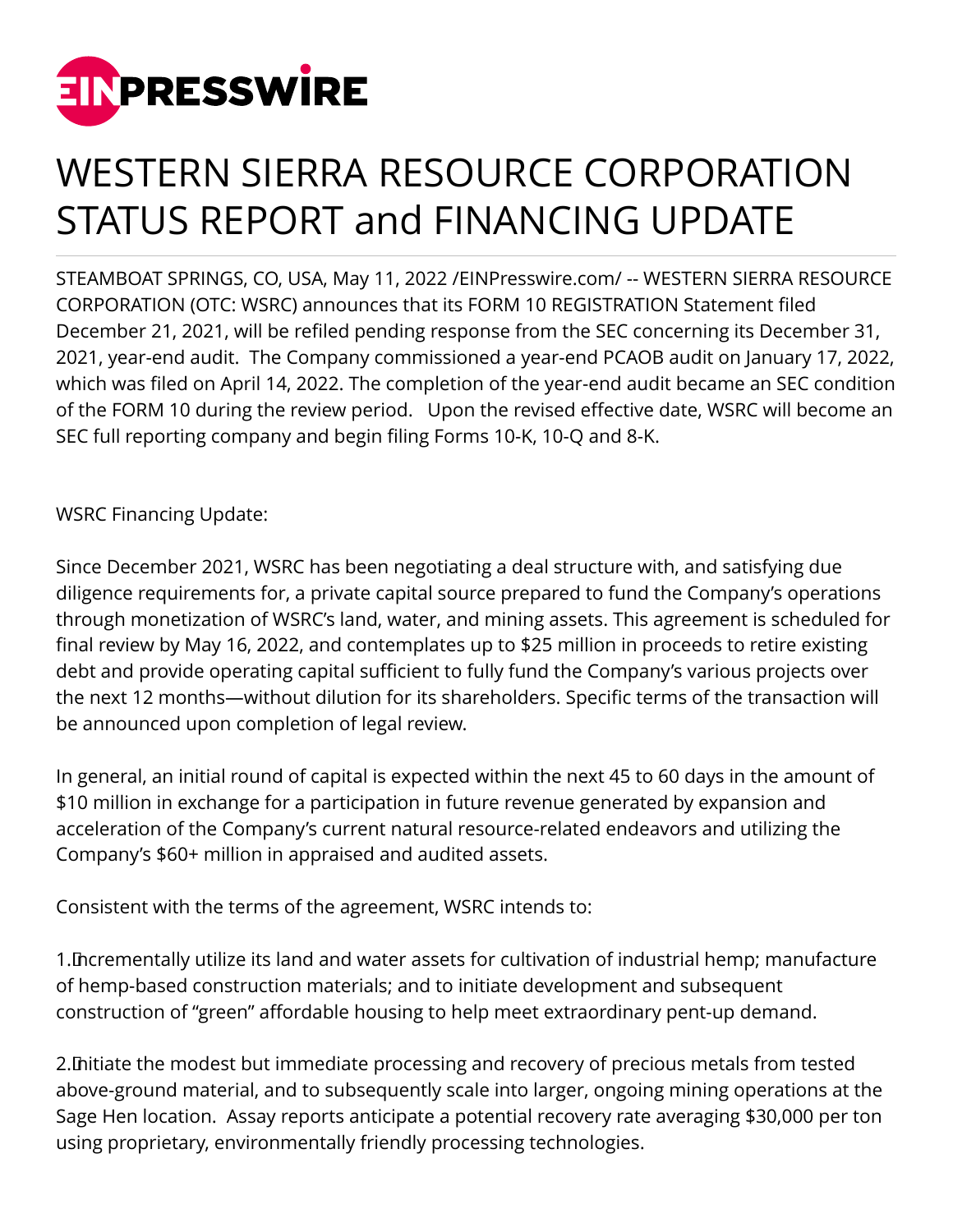3. Bund the first of 12 helium production prospects, each governed by its own 3D seismic data set and under varying terms and agreement conditions.

4. Capitalize on multiple (but related) revenue generating and asset expanding opportunities that are expected to result from the above-mentioned core projects as they mature, and as operational efficiencies are achieved. The scale of funding anticipates such expansion.

About Western Sierra Resource Corporation:

Founded in 1907, Western Sierra Resource Corporation (a Utah corporation), has 114-year history as gold and silver mining company with projects in Arizona, Nevada, California, and Mexico. WSRC currently owns six precious metal reserves in Arizona. In 2014 the Company broadened its vision to include natural (and renewable) resources with its acquisition of water rights and associated infrastructure assets in Colorado for purposes of irrigating and cultivating industrial hemp; processing hemp for manufacture of various building products; and for construction of affordable homes utilizing hemp-based materials—among other beneficial uses. WSRC's intent is to become a broad-based resource company with high value and high-income generating assets including precious metals, real estate, water, agriculture, helium, and "green" technologies.

## Forward Looking Statements:

This release includes "forward-looking statements" within the meaning of Section 27A of the Securities Act of 1933, as amended, and Section 21E of the Securities Exchange Act of 1934. Such statements include any that may predict, forecast, indicate, or imply future results, performance. or achievements, and may contain the words "estimate", "project", "intend", "forecast", "anticipate", "plan", "planning", "expect", "believe", "likely", "should", "could", "would", "may" or similar words or expressions. Such statements are not guarantees of future performance and are subject to risks and uncertainties that could cause the company's actual results and financial position to differ materially from those in such statements, which involve risks and uncertainties, including those relating to the Company's ability to grow. Actual results may differ materially from those predicted and any reported should not be considered an indication of future performance. Potential risks and uncertainties include the Company's operating history and resources, together with all usual and common economic, competitive, and equity market conditions / risks.

## **WSRC**

Western Sierra Resource Corporation admin@westernsierraresource.com Visit us on social media: [Facebook](https://facebook.com/WSRCorp)